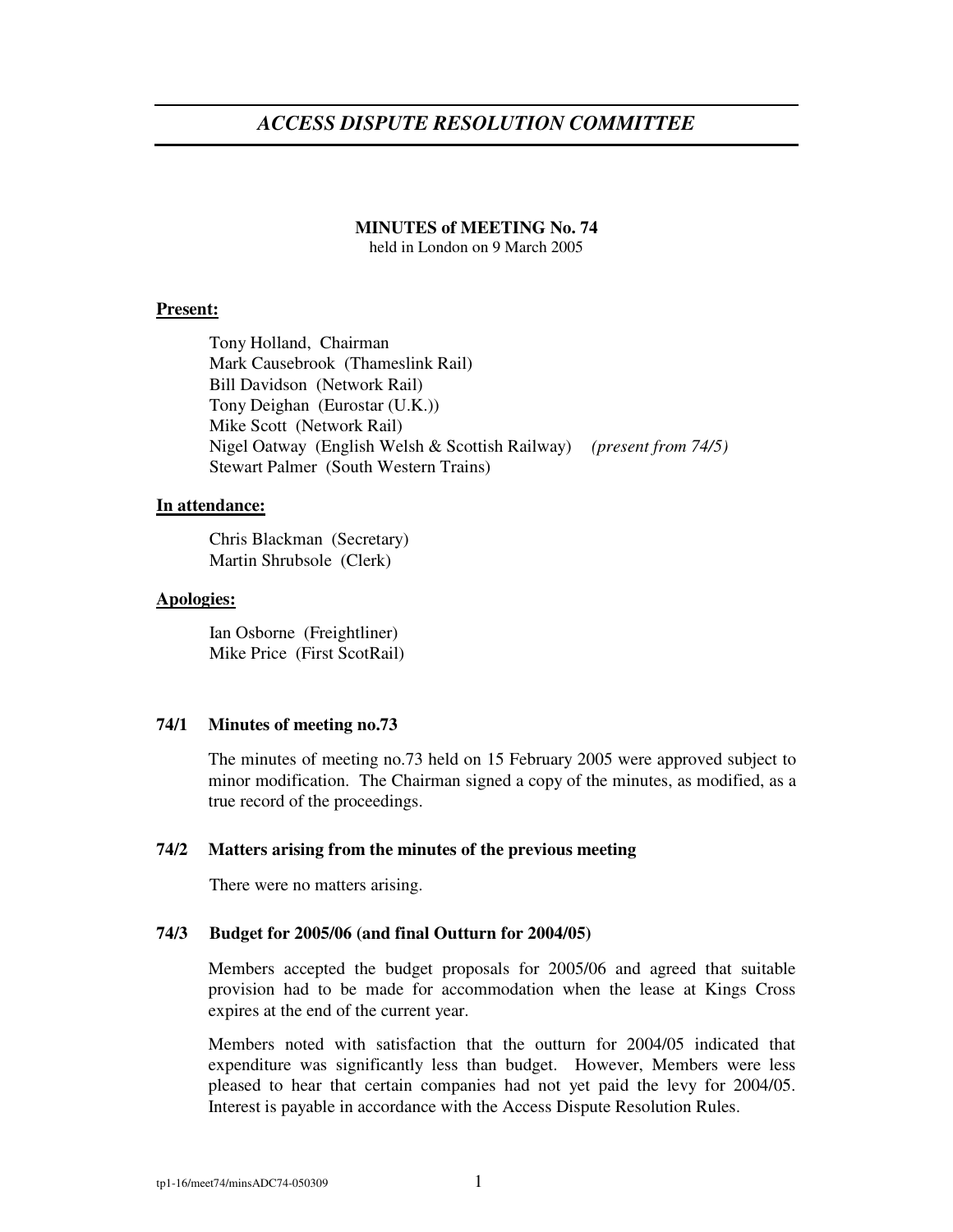### **74/4 Preparation of the Annual Report**

Members directed the Secretariat to prepare the 10<sup>th</sup> Annual Report, in respect of the year from  $1<sup>st</sup>$  April to  $31<sup>st</sup>$  March, in accordance with the practice adopted in recent years. Members also agreed that the usual format should be used, although they acknowledged that this format would need to be reviewed during the next 12 months in the light of the significant changes to the Committee, both its structures and its procedures, set out in the forthcoming changes to the Access Dispute Resolution Rules.

#### **74/5 Proposals for Change to the Access Dispute Resolution Rules**

Tony Deighan made a presentation to the Committee outlining the proposed structure and changes to the procedures of the Committee and its sub-Committees. It is expected that the changes will be approved by the Office of Rail Regulation (ORR) in the next few days, ready for implementation in May 2005.

Members expressed concern that, following approval by the ORR, there may be insufficient time to run elections for Members of the Committee and of the Panels, in accordance with the provisions of Part C of the Network Code, before 15 May at which date it was anticipated that the changes would take effect. Members suggested that, as an interim measure, all Members and Alternates could be deemed to be part of the pool from which a Panel would be selected; this would need a suitable form of authority from the ORR.

### **74/6 Update on References**

- AD31 The parties, Great Eastern Railway, Anglia Railways and Network Rail, have resolved the issue following receipt of guidance from the Delay Attribution Board; formal confirmation of withdrawal is awaited.
- AD35 The parties, Great Eastern Railway and Network Rail, were previously remitted to take the issue to mediation; the mediation is due to take place on 15 March.
- AD36 Mediation between Thames Trains and Network Rail: it is reported that this was successfully concluded, but this has not yet been confirmed.
- AD37 The parties, Thames Trains and Network Rail, will prepare a joint submission informed by the outcome of the mediation on reference AD36.
- AD38 from Arriva Trains Wales and Network Rail regarding allocation of delays; the Delay Attribution Board, at its meeting on 8 March, has given advice to the parties.
- AD41 from Central Trains on the issue of Local Output Commitments; the Secretary has written to the referrer asking whether or not, in the light of the publication of Determination AD40, it wishes now to proceed to a hearing of its dispute.